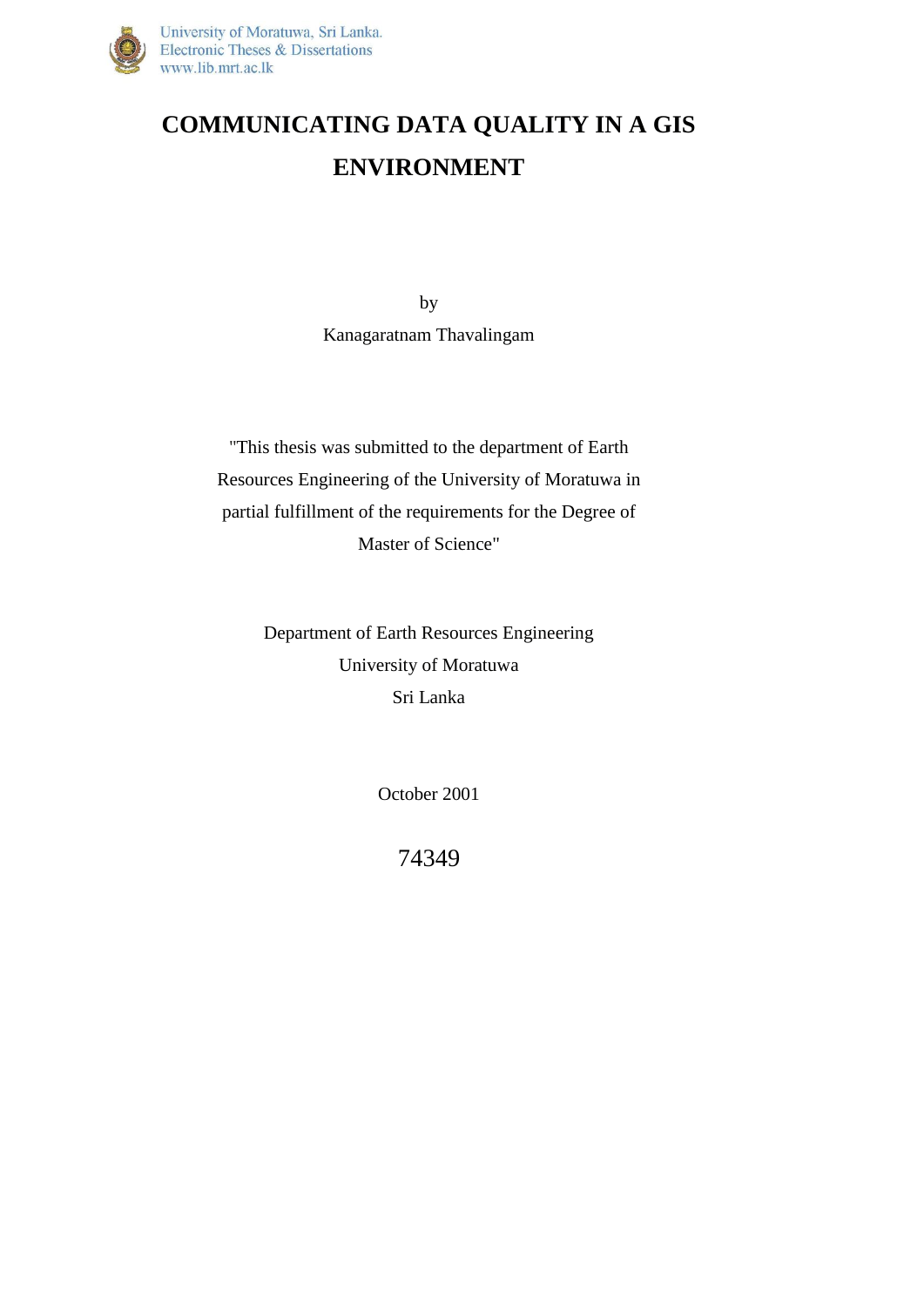

#### Abstract

The GIS database is a digital representation of the real world. Any abstract of reality will contain discrepancies from its source. With traditional methods many of the problems are visible and the skilled map analyst makes the necessary adjustments and knows how far the information can be relied upon. With a Geographic Information System the equivalent operations are not transparent (the black box effect), usually the operators are no longer so skilled and the problems are largely invisible. The digital modelling has the potential to dramatically increase both the magnitude and importance of errors in the models. The results may be used for decision making and planning despite possessing levels of uncertainty that are completely unknown and usually cannot even be guessed. That is why the accuracy analysis is one of the most important problems in the development and applications of the system.

Currently there are several demands from users of data to include quality parameters in the related GIS databases. A number of researchers have done work on the derivation of data quality especially on positional or geometrical accuracies. However there has been little work done on qualitative or semantic accuracies and ways of communicating them. A major contribution toward standardizing the definition, assessment and reporting of GIS data quality has been made by the Data Set Quality Working Group of the National Committee for Digital Cartographic Data Standards.

This research, provides an overview of the data quality factors that should be considered when using geographic information, and is intended to explore the possibility of generating and communicating data quality in various ways in a GIS environment. Suitable algorithms, .mainly concerning positional and attribute accuracy assessments, were adopted from relevant literature to determine the data quality parameters at different levels of abstraction, for different data types. The levels of abstraction. considered were overall accuracy parameters at coverage level and specific accuracy parameters referring to entity level. To communicate the data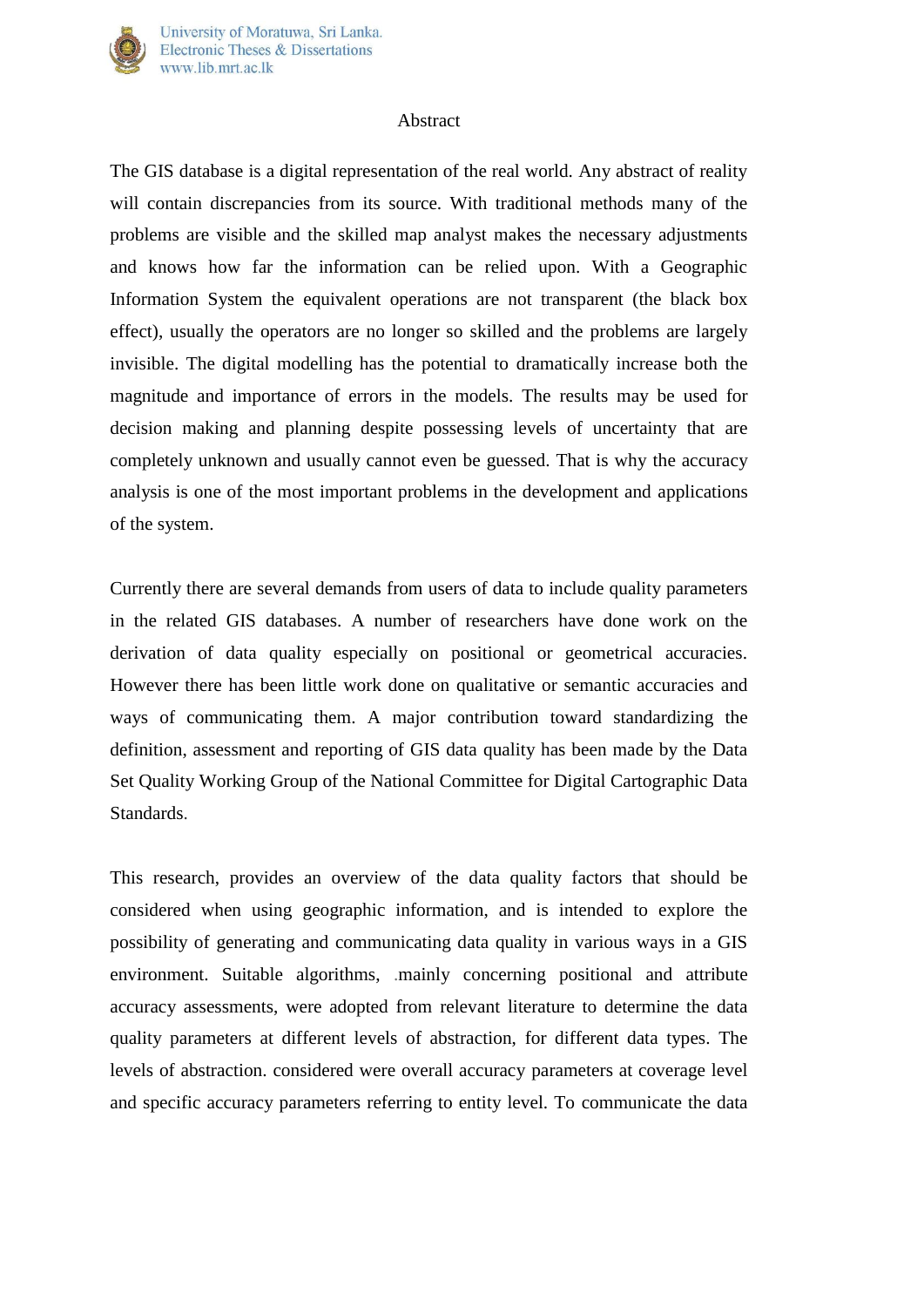

quality to the user different methods such as numerical, graphical and textual messages were adopted .The area for the case study is located in Kegalle district. The feasibility of the reported implementation was assessed by means of the referred case study. The results obtained with this case study were used to draw some conclusions and recommendations regarding the communication of, data quality in a GIS environment.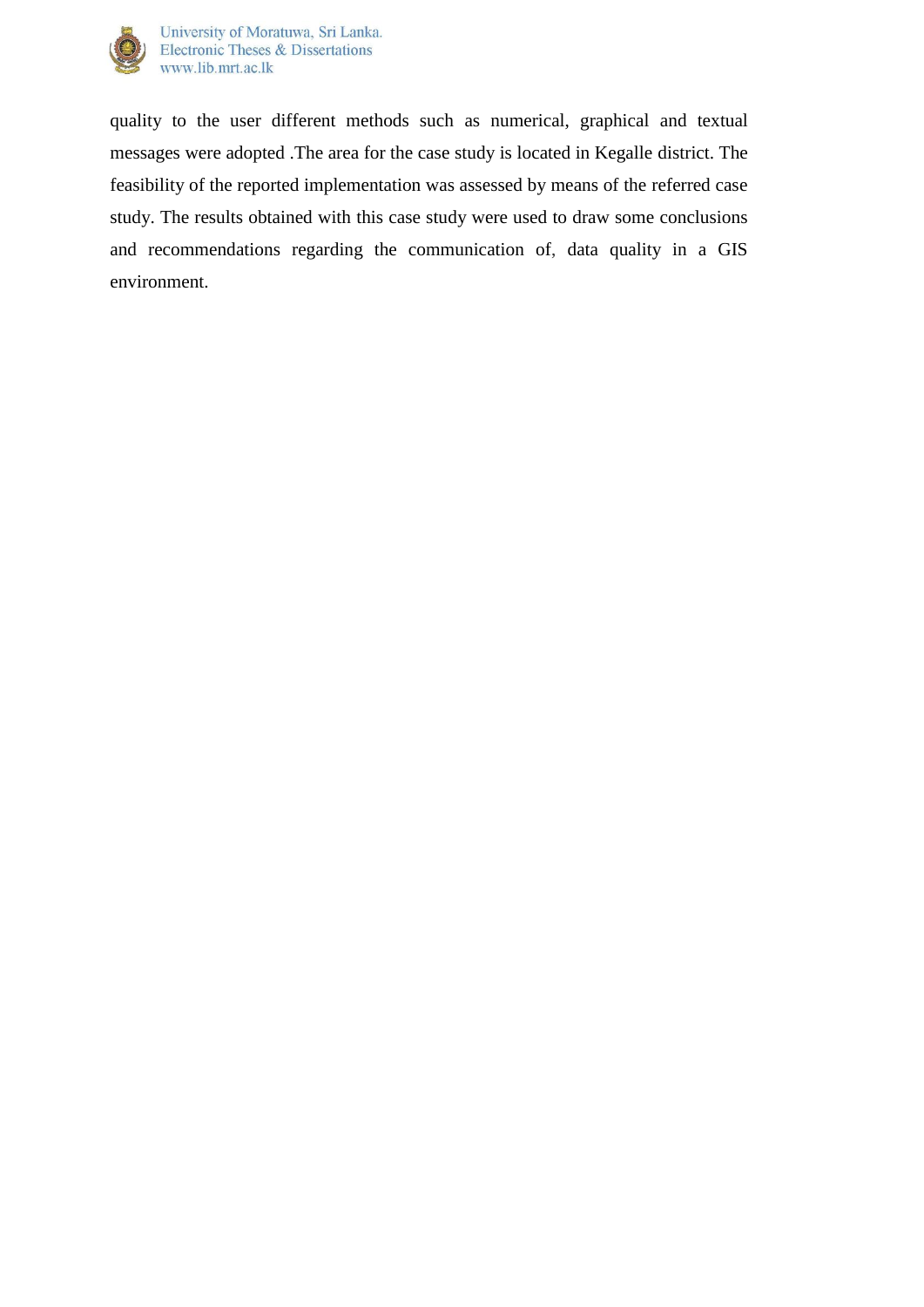The work included in the thesis in part or whole, has not been submitted for any other academic qualification at any institution

ú.

I October 2001 b. mrt. ac. lk *:.* '~ ,\ , .. \"'' \'''\"~-  $K$ . Thavalingam

 $\mathcal{L}(\mathbf{q},\mathbf{q})$  , where  $\mathcal{L}(\mathbf{q},\mathbf{q})$ 

 $\mathcal{G}(\cdot)$ 

..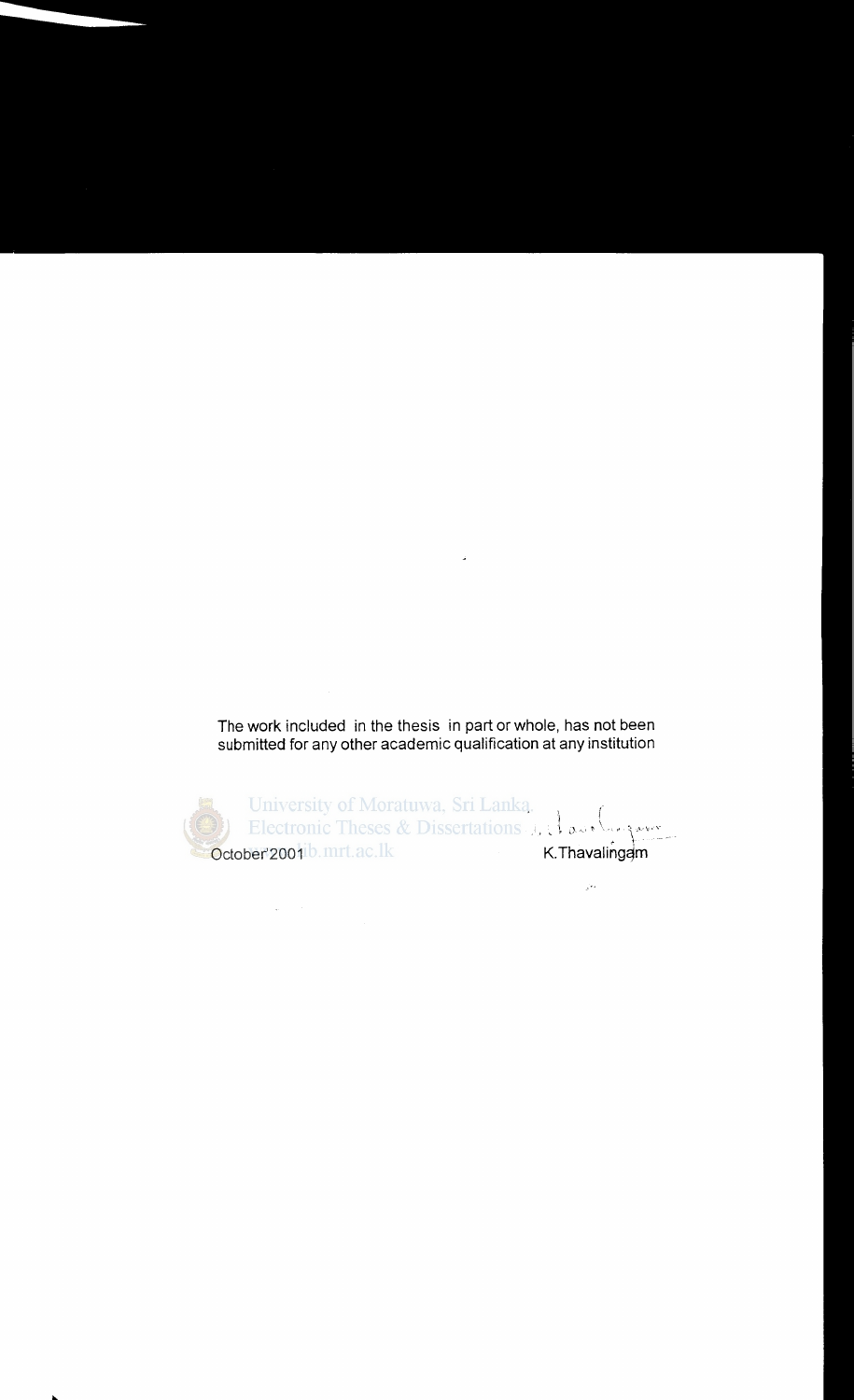## **Acknowledgements**

- Firstly, I would like to mention all effective support and guidance given throughout the research, by my supervisor Dr.U.G.A.Puswewala, Department of Civil Engineering, University of Moratuwa.
- I wish to express my appreciation to my former supervisor Dr.U.G.Senerath for the initial guidance given to me to start this research project.
- To Mr. Sarath Weerawaranakula, Head, Department of Earth Resource Engineering. I would like to express my sincere thanks for the help given to me throughout the period of study and contributed to this thesis with the helpful hints and suggestions.
- To Prof. P.G.R. Dharmaratne, Department of Earth Resource Engineering, University of Moratuwa. I would like to thanks for the helpful suggestions he has made during the review of the research project and thesis writing.
- To the staff attached to University of Moratuwa, especially to Department of Earth Resource Engineering, I would like to express my gratitude for all the support given to me during my research work. Electronic Theses & Dissertations www.lib.mrt.ac.lk
- Much of the data input were performed by the GIS Branch in Survey Department under the<br>... supervision of Mr.D.N.D.Hettiarachchi, Superintendent of Surveys (GIS); their collective efforts are warmly appreciated.
- To Mr.A.Dissanayake, Superintendent of Surveys, Kegalle District, and his surveyors; I must acknowledge all help given through the field data collection.
- To Mr.S.D.PJ. Dampegama, Superintendent of Surveys (Geodetic Surveys), Institute of Surveying and Mapping, Diyatalawa and his surveyors and staff, I must thank all the helps given through the GPS observations and the support given at all stages of the research projects.
- For the useful and necessary information and explanation regarding A~c/lnfo data structure and programming, I give my thanks to Mr.S.Sivanantharajah, Asst. Superintendent of Surveys, Center for Remote Sensing.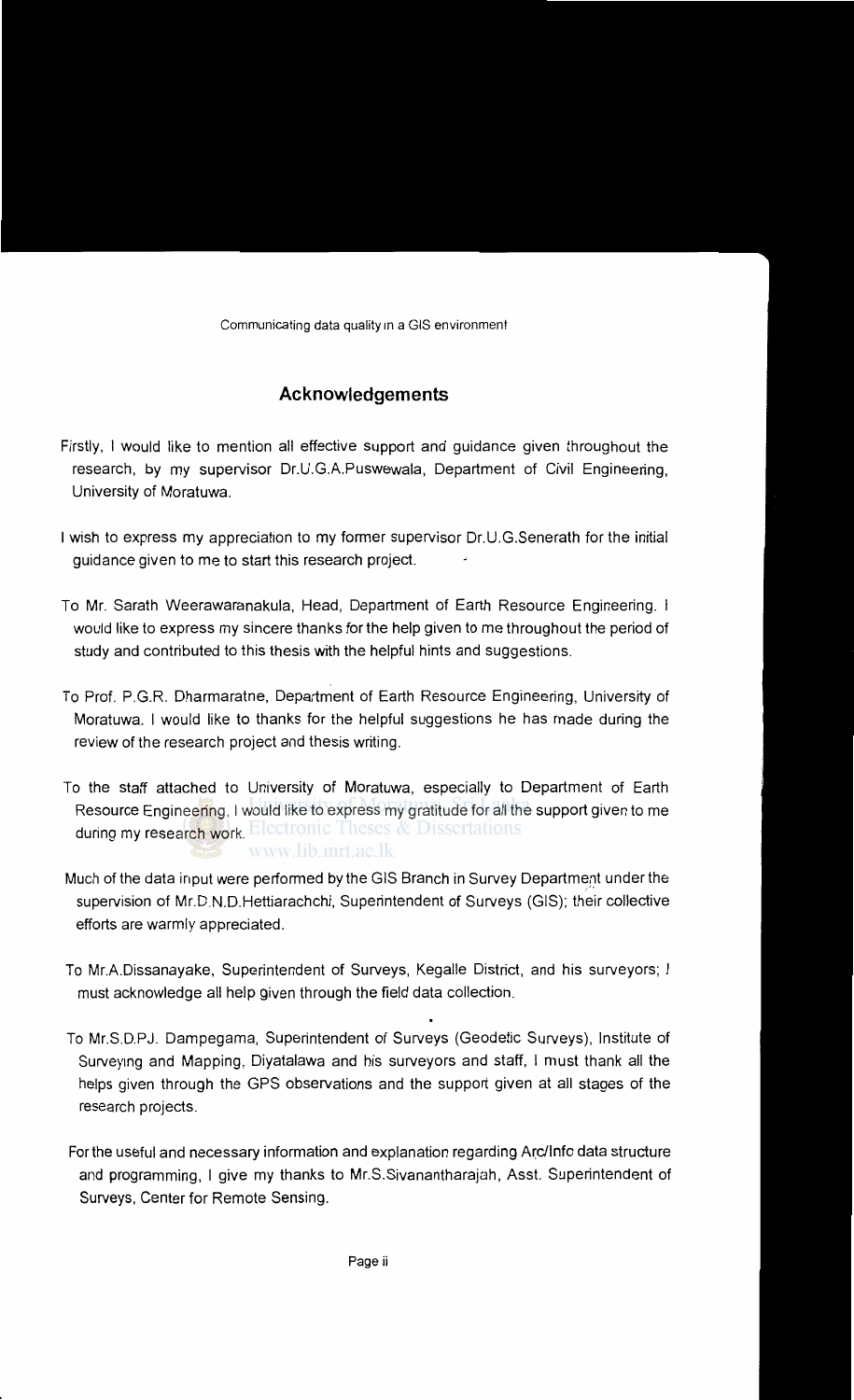- For helpful criticism and suggestions given to me for the improvement of the research, I would like to thank Mr. K.D. Parakkum Shantha, Superintendent of Surveys (Air Surveys) and his wife Mrs. Shamily Parakkum Shantha, Superintendent of Surveys.
- 1 would like to thank the Surveyor General and Survey Department for supporting this research and releasing the digital data and resources.
- This research was funded by ADB. I gratefully acknowledge the\_ fellowship provided me by ADB.

Thank you to all concerned.

K.Thavalingam



University of Moratuwa, Sri Lanka. **Electronic Theses & Dissertations** www.lib.mrt.ac.lk

 $\sqrt{2}$  .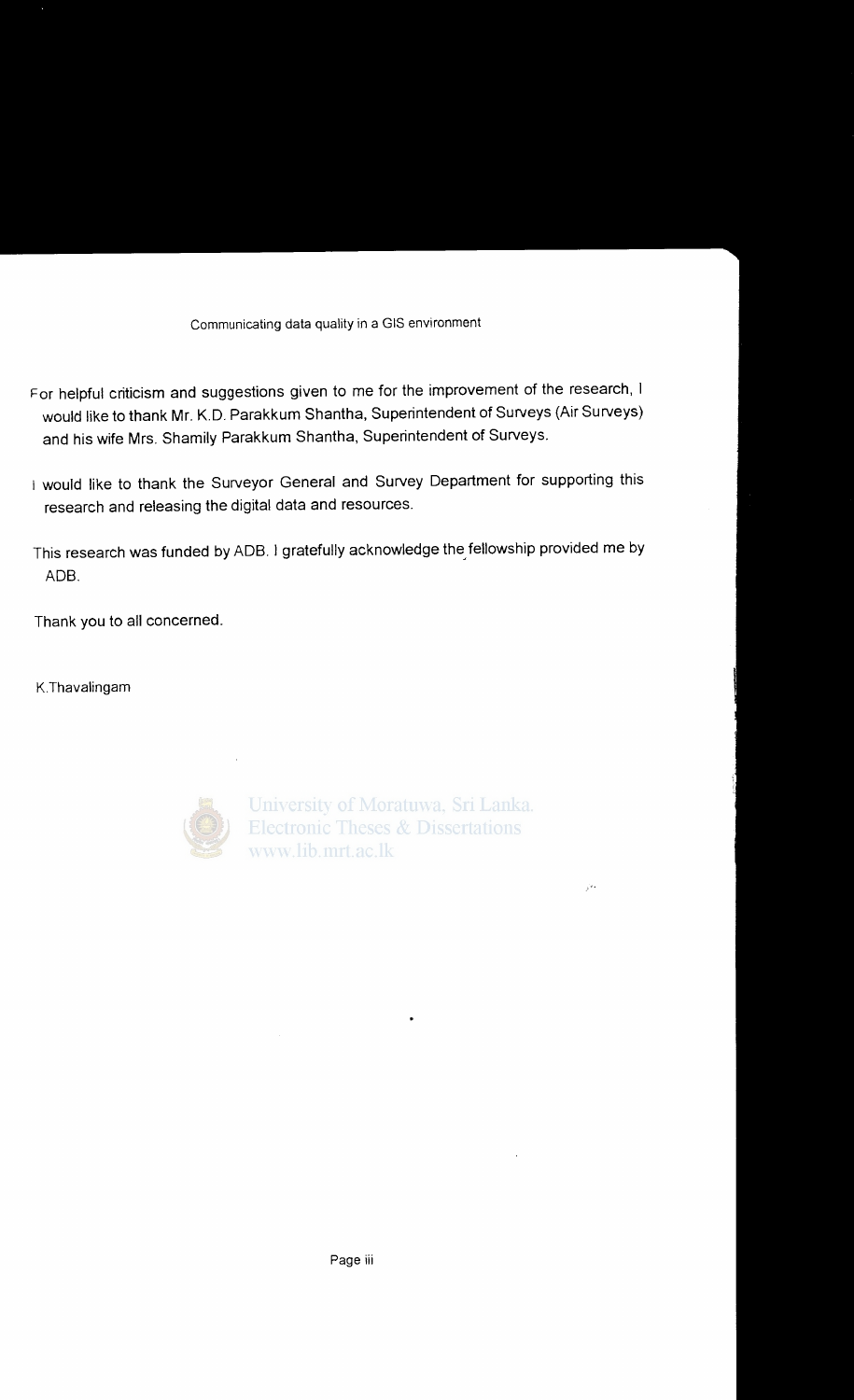## **Table of Contents**

| Abstract                 |       |                                                                        | T   |
|--------------------------|-------|------------------------------------------------------------------------|-----|
| Acknowledgements         |       |                                                                        | ii  |
| <b>Table of Contents</b> |       |                                                                        | İV. |
| List of Annexes          |       |                                                                        | vii |
| <b>List of Figures</b>   |       | viii                                                                   |     |
| List of Tables           |       |                                                                        | iх. |
|                          |       | Introduction                                                           | 1   |
| <b>CHAPTER 1</b>         |       |                                                                        | 4   |
| 1.1                      |       | Research objectives                                                    | 4   |
| 1.2                      |       | Digital Spatial Datasets used                                          | 4   |
| 1.3                      |       | Research methodology<br>Thesis structure                               | 5   |
| 1.4                      |       |                                                                        |     |
| CHAPTER 2                |       | Errors in spatial database creation                                    | 7   |
| 2.1                      |       | Source of Errors                                                       | 7   |
| 2.2                      |       | Details of Source of Errors<br>v of Moratuwa. Sri Lanka.               | 8   |
|                          |       | 2.2.1 Obvious source of Errors                                         | 8   |
|                          |       | 2.2.2 Errors resulting from natural variations / original measurements | 10  |
|                          |       | 2.2.3 Errors arising through processing                                | 11  |
|                          |       | 2.2.3.1 Numerical errors in the computer<br>$\mathcal{G}(\mathcal{E})$ | 11  |
|                          |       | 2.2.3.2 Faults arising through topological analyses                    | 12  |
|                          |       | 2.2.3.2.1 Problems and errors arising from overlay boundaries          | 12  |
| 2.3                      |       | Problem in combining all Errors                                        | 18  |
| <b>CHAPTER 3</b>         |       | Data Quality Evaluation in a GIS                                       | 19  |
| 3.1                      |       | <b>Components of Data Quality</b>                                      | 19  |
| 3.2                      |       | <b>Positional Accuracy</b>                                             | 20  |
|                          | 3.2.1 | The methods of determining Positional Accuracy                         | 21  |
| 3.3                      |       | The proposed methodology to determine the Positional Accuracy          | 26  |
|                          | 3.3.1 | <b>Identify Control Data</b>                                           | 27  |
|                          | 3.3.2 | Determination of the Sample for Comparison                             | 27  |
|                          | 3.3.3 | Derivation of statistic parameters                                     | 28  |
|                          | 3.3.4 | Checking for existence of Gross Errors (Blunders)                      | 29  |
|                          | 3.3.5 | Hypothesis testing on computed statistics                              | 29  |
|                          | 3.3.6 | Test for the existence of significance bias error                      | 30  |

Page IV

 $\label{eq:2.1} \frac{1}{\sqrt{2\pi}}\int_{0}^{\infty} \frac{d\mu}{\sqrt{2\pi}}\,d\mu$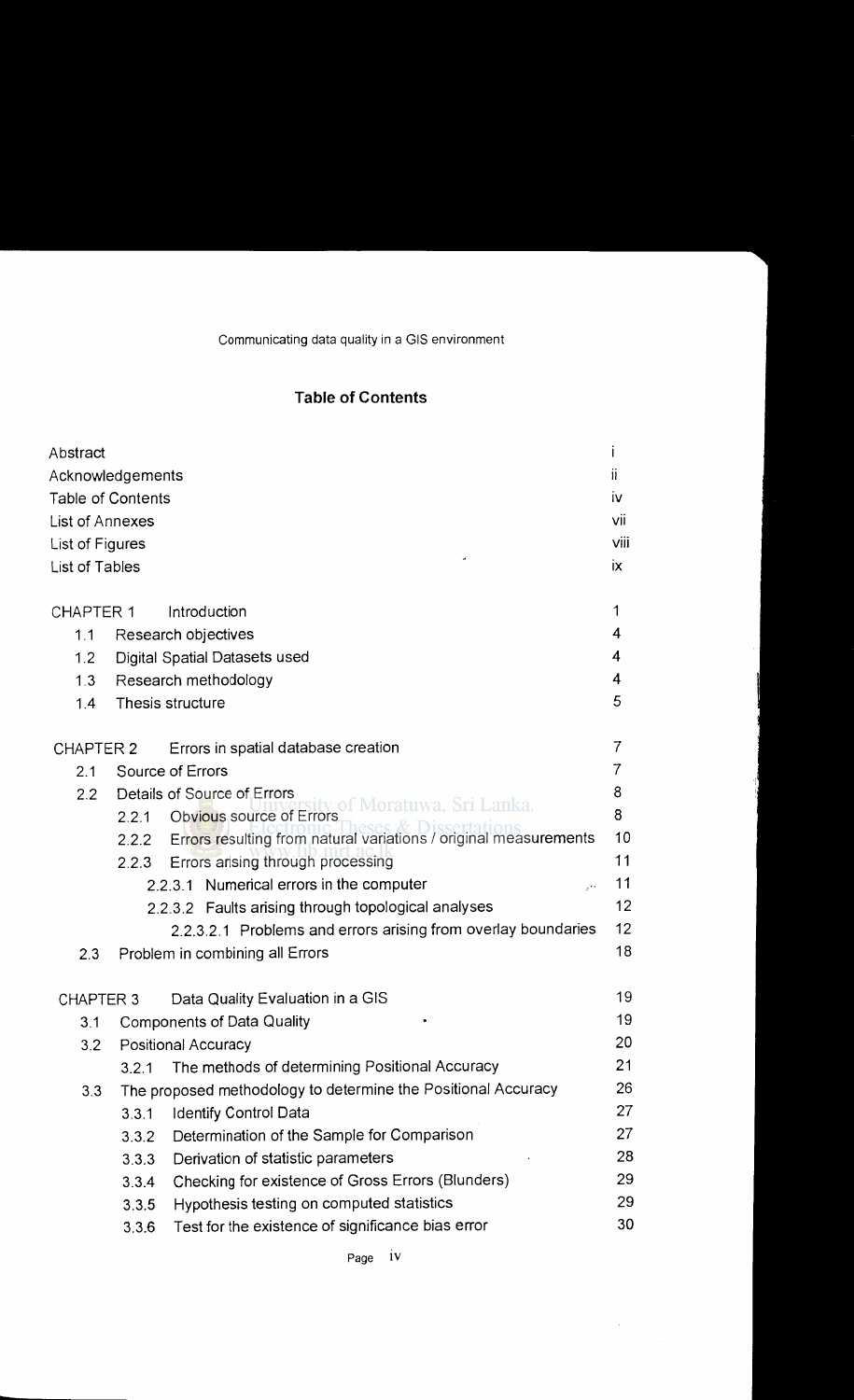Communicating data quality in a GIS environment

|           | 3.3.7       | Test for the precision                                                     | 31              |
|-----------|-------------|----------------------------------------------------------------------------|-----------------|
|           | 3.3.8       | Computation of covariance to evaluates the tendency of correlation32       |                 |
|           | 3.3.9       | Statistic parameter - Root Mean Square Error (RMSE)                        | 33              |
|           |             | 3.4 Positional Accuracy assessment for linear and areal data               | 33              |
|           | 3.4.1       | Epsilon band approach                                                      | 33              |
|           | 3.4.2       | Distance buffering method to determine the accuracy                        | 35              |
|           | 3.4.3       | "Rule of thumb" approach to determine the accuracy                         | 37              |
|           |             | 3.5 Attribute Accuracy                                                     | 38              |
|           | 3.5.1       | The methods of determining attribute accuracy                              | 38              |
|           | 3.5.2       | Attribute Accuracy Assessment - Descriptive Label                          | 39              |
|           | 3.5.3       | Attribute Accuracy Assessment - Nominal attributes                         | 40              |
|           | 3.5.4       | Attribute Accuracy Assessment - Interval attributes                        | 46              |
|           |             | 3.6 Completeness                                                           | 46              |
|           | 3.6.1       | Data completeness and Model completeness                                   | 48              |
|           | 3.6.2       | Testing of completeness                                                    | 48              |
|           | 3.6.3       | Source of incompleteness                                                   | 49              |
|           | 3.6.4       | Example                                                                    | 50              |
|           |             | 3.7 Logical consistency                                                    | 50              |
|           | 3.8 Lineage | University of Moratuwa, Sri Lanka.                                         | 53              |
|           | 3.8.1       | Purpose of 'Lineage' Informationleses & Dissertations<br>www.lib.mrt.ac.lk | 53              |
| CHAPTER 4 |             | Determination of the Data Quality of the Datasets                          | 57              |
|           |             | 4.1 Production of the data set                                             | 57 <sup>°</sup> |
|           |             | 4.2 Field Data Collection                                                  | 57              |
|           |             | 4.3 Determination of Positional Accuracy                                   | 58              |
|           | 4.3.1       | Positional accuracy assessment procedures- Point Entity                    | 58              |
|           | 4.3.2       | Positional accuracy assessment procedures - linear data                    | 60              |
|           |             | Rule of Thump Approach - line entity<br>4.3.2.1                            | 60              |
|           |             | Error (Epsilon) Band Approach - line entity<br>4.3.2.2                     | 61              |
|           |             | Positional Accuracy Assessment - direct measurement<br>4.3.2.3             | 62              |
|           |             | Positional Accuracy Assessment - distance buffering<br>4.3.2.4             | 63              |
|           | 4.3.3       | Positional accuracy assessment procedures - areal data                     | 64              |
|           |             | 4.4 Determination of Attribute Accuracy                                    | 65              |
|           | 4.4.1       | Accuracy of Interval Attributes                                            | 65              |
|           | 4.4.2       | Accuracy of Descriptive label                                              | 66              |
|           | 4.4.3       | Attribute accuracy assessment for nominal data                             | 67              |
|           |             | 4.4.3.1 The procedures for attribute accuracy assessment                   | 67              |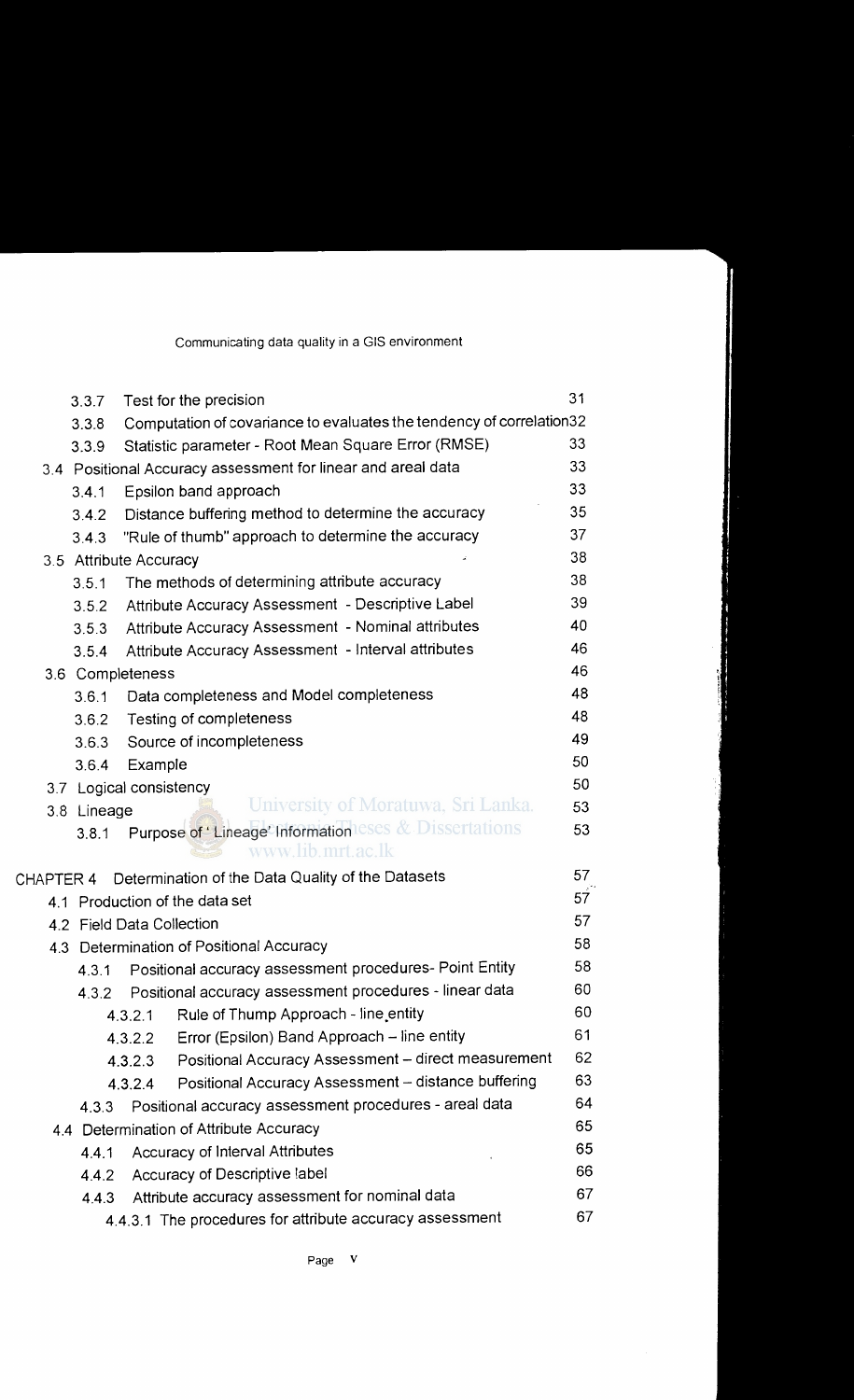| 4.5        | Lineage                                                                                                | 68          |
|------------|--------------------------------------------------------------------------------------------------------|-------------|
| 4.6        | Logical consistency                                                                                    | 68          |
| 4.7        | Completeness                                                                                           | 68          |
|            | CHAPTER 5 Methods of representing the Data Quality                                                     | 71          |
| 5.1        | Methods of representing positional accuracy                                                            | 71          |
| 5.2        | Methods of representing attribute accuracy                                                             | 74          |
| 5.3        | Completeness                                                                                           | 75          |
| 5.4        | Logical consistency                                                                                    | 75          |
| 5.5        | Lineage                                                                                                | 75          |
| 5.6        | Cartographic methods for data and information quality representation                                   | 75          |
|            | CHAPTER 6 Implementing Data Quality                                                                    | 80          |
| 6.1        | The proposed approach                                                                                  | 80          |
| 6.2        | Choosing the GIS                                                                                       | 80          |
| 6.3        | Acquiring datasets                                                                                     | 81          |
| 6.4        | Determine and storage Data Quality                                                                     | 81          |
| 6.5        | <b>Data Quality Presentation</b>                                                                       | 81          |
|            | University of Moratuwa, Sri Lanka.<br>CHAPTER 7 Conclusions and Recommendations<br>Ses & Dissertations | 82          |
|            | Conclusions<br>7.1                                                                                     | 82          |
|            | www.lib.mrt.ac.lk<br>7.2 Recommendations for future                                                    | 84          |
|            |                                                                                                        | بالإر       |
| Annexes    |                                                                                                        | <b>XLIV</b> |
| References |                                                                                                        |             |

-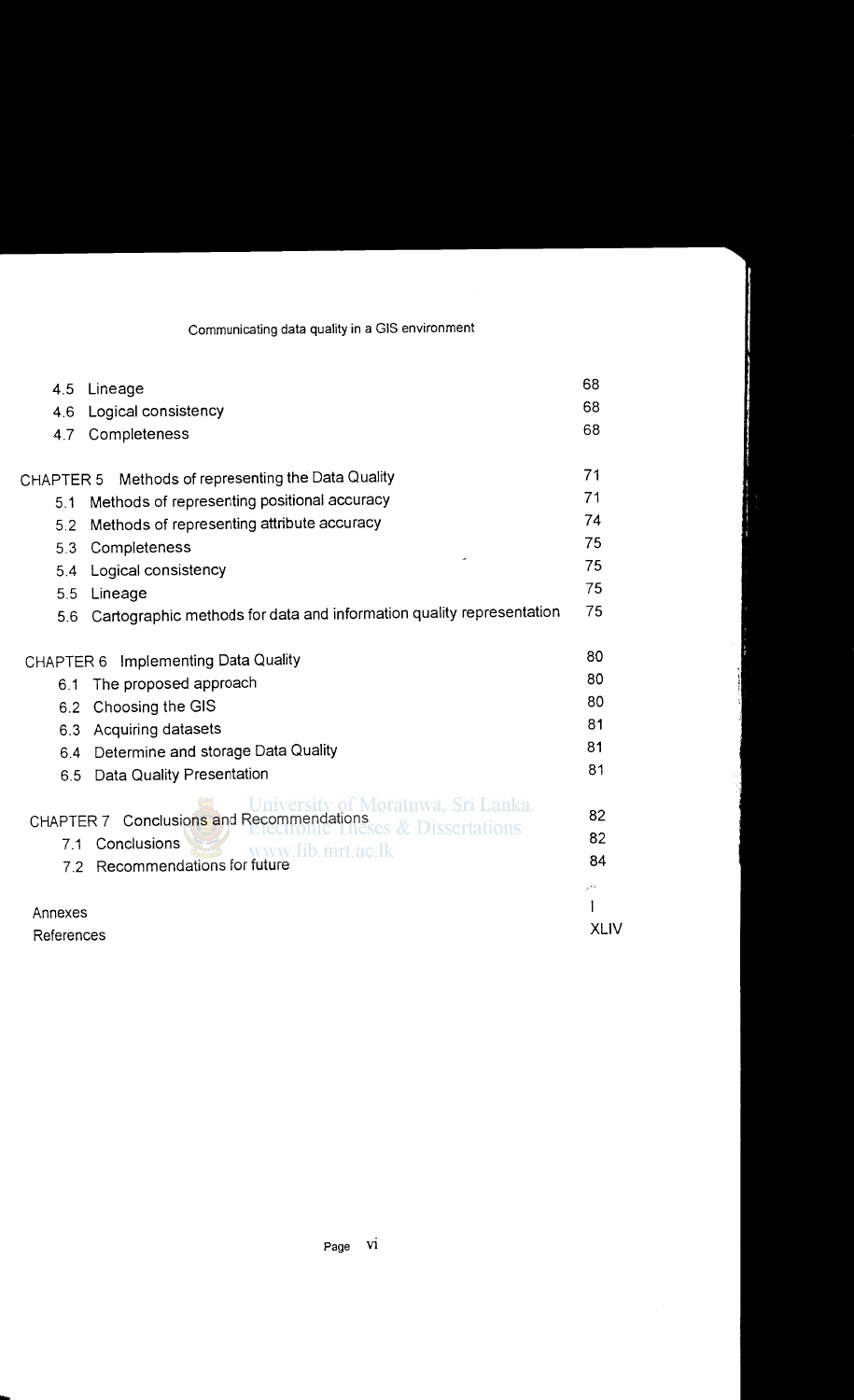## **List of Annexes**

| Annex 1   | General location of case study area                              |                |
|-----------|------------------------------------------------------------------|----------------|
| Annex 2   | Flow diagram                                                     | H              |
| Annex 3.1 | Assessment of Completeness - Sheet No. 53/23                     | VIII           |
| Annex 3.2 | Assessment of Completeness - Sheet No. 53/24                     | X              |
| Annex 4.1 | Assessment of Positional Accuracy -point entity -- Sheet 53/23   | XII            |
| Annex 4.2 | Assessment of Positional Accuracy -point entity -Sheet 53/24     | XIV            |
| Annex 4.3 | Assessment of Positional Accuracy -point entity -Sheet 53/23&24  | XVI            |
| Annex 4.4 | Assessment of Positional Accuracy -point entity -Sheet 53        | <b>XVIII</b>   |
| Annex 4.5 | Assessment of Positional Accuracy -line entity                   | XX             |
| Annex 4.6 | Assessment of Positional Accuracy -polygon entity                | <b>XXV</b>     |
| Annex 5.1 | Assessment of Attribute Accuracy -- interval data -- Sheet 53/24 | <b>XXVI</b>    |
| Annex 5.2 | Assessment of Attribute Accuracy -interval data -Sheet 53/23     | <b>XXVIII</b>  |
| Annex 5.3 | Assessment of Attribute Accuracy -interval data -Sheet 53/23&24  | <b>XXX</b>     |
| Annex 5.4 | Assessment of Attribute Accuracy - descriptive label             | <b>XXXII</b>   |
| Annex 5.5 | Assessment of Attribute Accuracy - nominal data Lanka.           | <b>XXXIII</b>  |
| Annex 6.1 | Positional Accuracy Report C Theses & Dissertations              | <b>XXXIV</b>   |
| Annex 6.2 | Attribute Accuracy Report mrt.ac.lk                              | <b>XXXVIII</b> |
| Annex 6.3 | Completeness Report<br>$\sqrt{2}$ .                              | XL             |
| Annex 6.4 | Logical consistency Report                                       | <b>XLI</b>     |
| Annex 6.5 | Lineage Report                                                   | <b>XLII</b>    |

 $\bullet$ 

 $\sim 10^{-10}$ 

-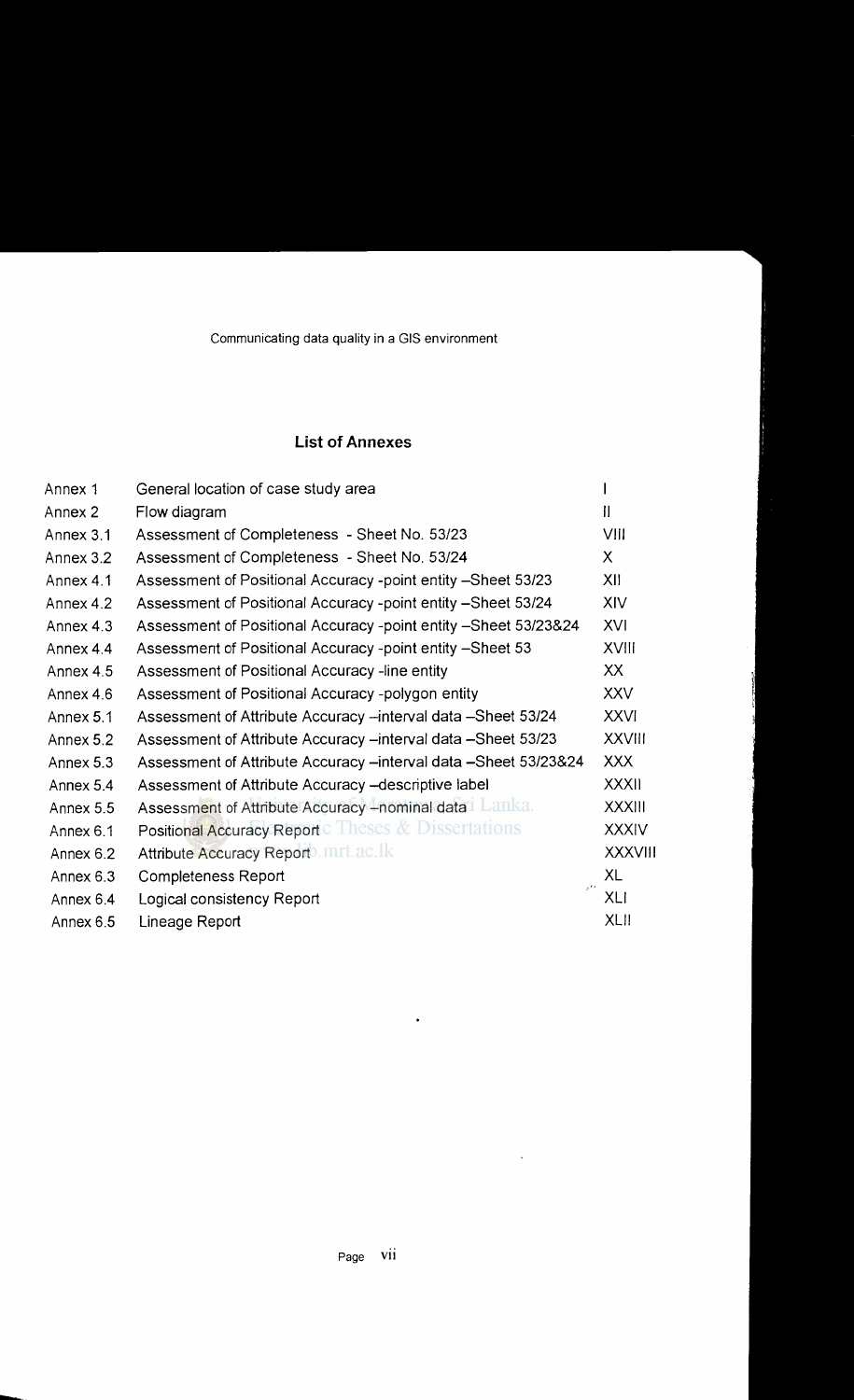## **List of Figures**

| 2.1:     | Central Grid cell coding                                   | 13  |
|----------|------------------------------------------------------------|-----|
| $2.2a$ : | Digitization                                               | 15  |
| $2.2b$ : | Error zones with epsilon tolerance                         | 16  |
| 2.3:     | Spurious Polygons                                          | 17  |
| 2.4:     | A Classification of error in Spatial Database              | 18  |
| 3.1:     | Determination of position of the telephone pole            | 23  |
| 3.2:     | Comparison of an edit plot to source map                   | 26  |
| 3.3:     | Error band area according to caspary                       | 34  |
| 3.4:     | Distance buffer around entities                            | 36  |
| 3.5:     | Line defines by four Coordinate pairs                      | 37  |
| 5.1      | Error Ellipses used to show positional accuracy            | 73  |
| 5.2      | Use of curves to show positional accuracy of a line        | 73  |
| 5.3      | Use of bar charts to show attribute accuracy               | 74  |
| 5.4      | Simple reliability diagram                                 | 75  |
| 5.5      | Geometric reliability diagram<br>ıwa. Sri Lanka.           | 76  |
| 5.6      | Lineage presentation using quality overlay<br>issertations | 76  |
| 5.7      | Quality Overlay in the form of isolines                    | 77  |
| 5.8      | Using the Epsilon band concepts to show error in elevation | 78  |
| 5.9      | Presenting the quality of individual feature               | 7,9 |
| 5.10     | Crop suitability Information.                              | 79  |
|          |                                                            |     |

6.1 The Proposed Approach **80** 

-..

 $\bar{\alpha}$ 

 $\bullet$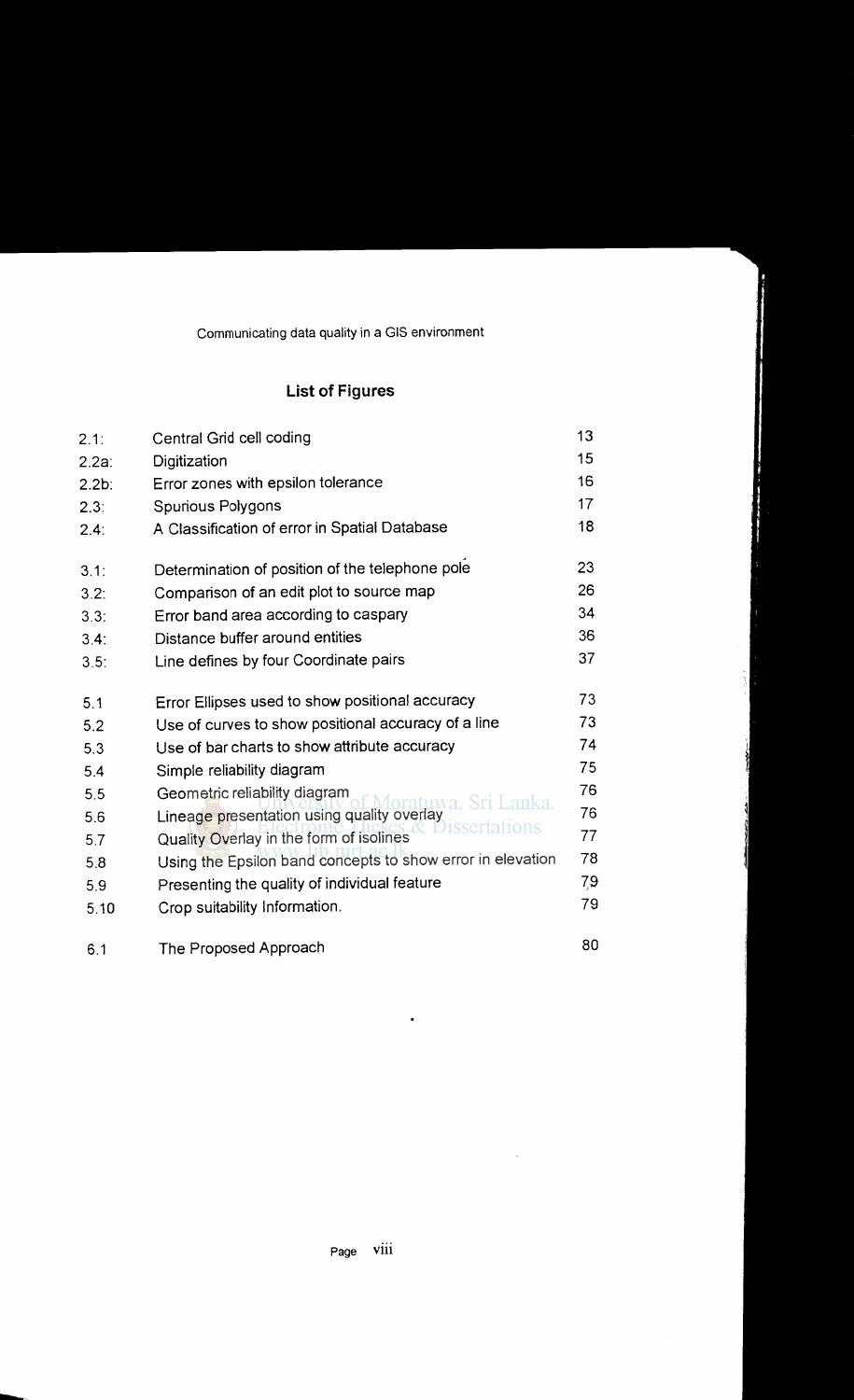#### **List of Tables**

| 3.1  | Results from the Buffer/ Clip Prone                            | 36 |
|------|----------------------------------------------------------------|----|
| 3.2  | <b>Classification Error Matrix</b>                             | 40 |
| 3.3  | <b>Classification Error Matrix</b>                             | 43 |
| 3.4  | Normalized Matrix                                              | 44 |
| 3.5  | Calculation of the Kappa Coefficient                           | 45 |
| 3.6  | Comparison of the results                                      | 46 |
| 3.7  | <b>Feature Completions</b>                                     | 48 |
| 4.1  | Positional Accuracy Summary data - point entity                | 58 |
| 4.2  | Accuracy of the line Segments                                  | 60 |
| 4.2a | Accuracy of roads                                              | 61 |
| 4.3  | Accuracy of line Segments (Epsilon Band)                       | 61 |
| 4.3a | Accuracy of roads (Epsilon Band)                               | 62 |
| 4.4  | Direct Comparison with field measurements                      | 62 |
| 4.5  | Distance buffering method                                      | 63 |
| 4.6  | Error (Epsilon) Band Approach - Areal date<br>va. Sri Lanka.   | 64 |
| 4.7  | Accuracy of Interval Attributes<br>eses & Dissertations        | 66 |
| 4.8  | Class accuracy test results<br>ac 1k                           | 67 |
| 4.9  | Completeness of topographic data                               | 69 |
| 4.10 | Completeness of land use                                       | 69 |
| 5.1  | Position accuracy -meta information for all individual objects | 72 |

 $\bullet$ 

 $\sim 10^{-10}$ 

-

 $\mathcal{A}$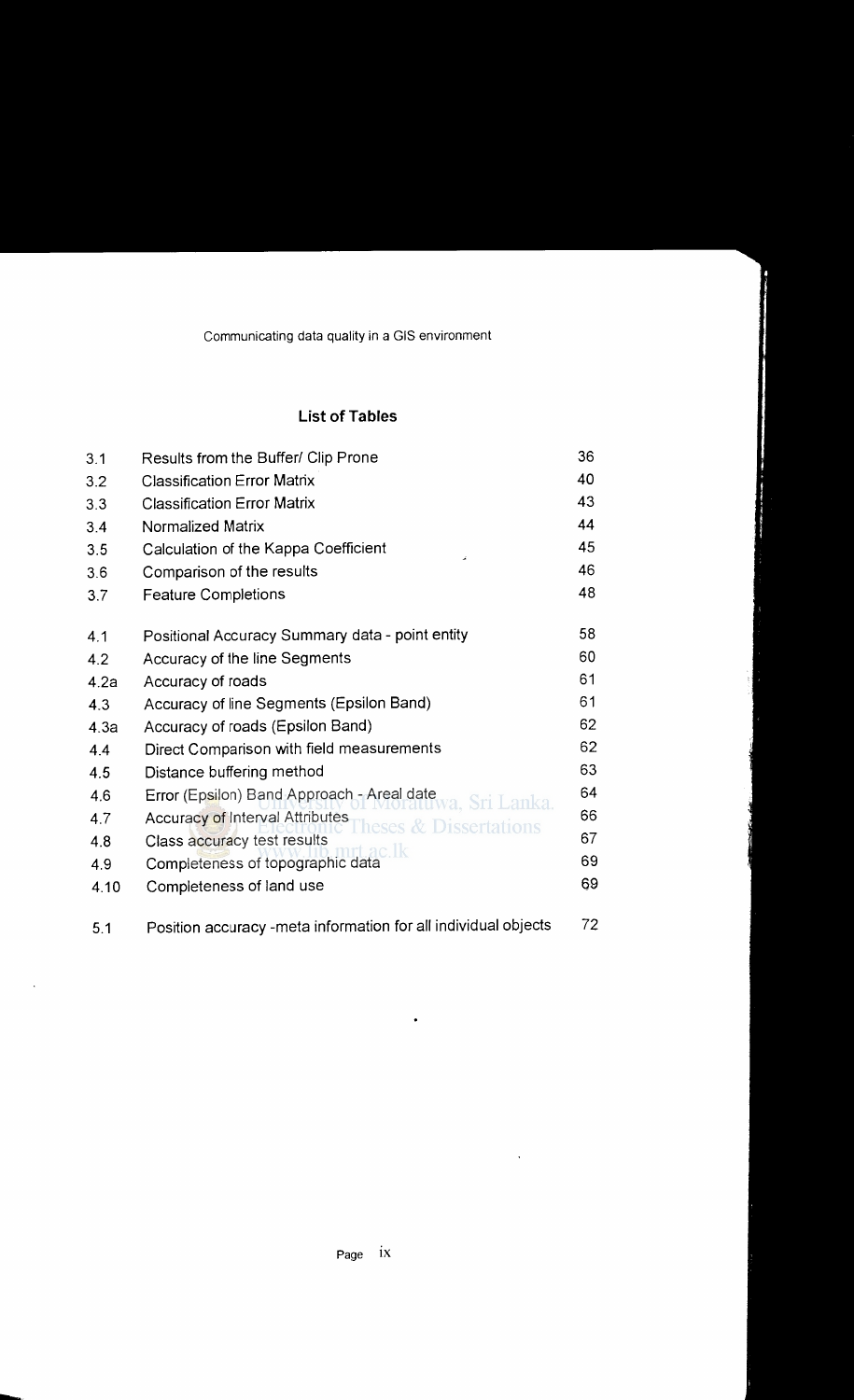---

## CHAPTER 1 Introduction

The Geographical Information System (GIS) is a powerful tool for handling spatial data, which are maintained in digital format (Aronoff, 1989). This data format is more physically compact than that of paper maps, tabulation or other conventional types. Large quantities of data can also be maintained and retrieved at greater speeds and at lower costs per unit. (Aronoff, 1989).

The Geographical Information System (GIS) gives complete freedom to combine, overlay and analyze data from many diverse sources regardless of scale, accuracy, resolution and quality of original map documents (Carver, 1991). This ability to mix geographical information from various map scales and sources is a key aspect of GIS functionality but raises the question as to what effect the combination of different levels of data accuracy has on GIS outputs. It is however recognized that combining mixed data sources in such a way is often necessary, but a problem arises because GIS packages fail to offer any means of keeping track of the effects of uncertainty and error propagation throughout a sequence of operations (Carver, 1991 ).

The spatial data quality information is very important to aid the user to make good decisions. Openshaw (1990) quotes "It is critically important that data specific error and uncertainty details should be carried forward and stored with the data. Without this information it will be impossible in subsequent years to utilize emergent technology for handling error propagation, an aspect which only really becomes important when data from many different sources, with varying accuracy and uncertainty characteristics, are integrated."

In the analog era, widespread concern for accuracy was almost a concern for the accuracy of the planimetric position of the feature being mapped relative to its position on the earth. In 1934, a standard set of specifications for mapping city a~eas at 1 :2,400 scale was adopted by the American Society of Civil Engineers. These specifications recommended that all elevations obtained from the maps be accurate to within one-half the contour interval, and that the error in horizontal position of well-defined map points be within a tolerance of 0.01 inch. The standards were revised in 1943 to provide the present tolerance of 1/50 inch for scales of 1:20,000 and smaller, and 1/30 inch for scales larger than 1:20,000. The revision of June 17, 1947, which is still in effect, is called "United States National Map Accuracy Standards." It specifies that maps, which comply with the specifications, should carry the statement "This map complies with the National Map Accuracy Standards". The standards provide for only one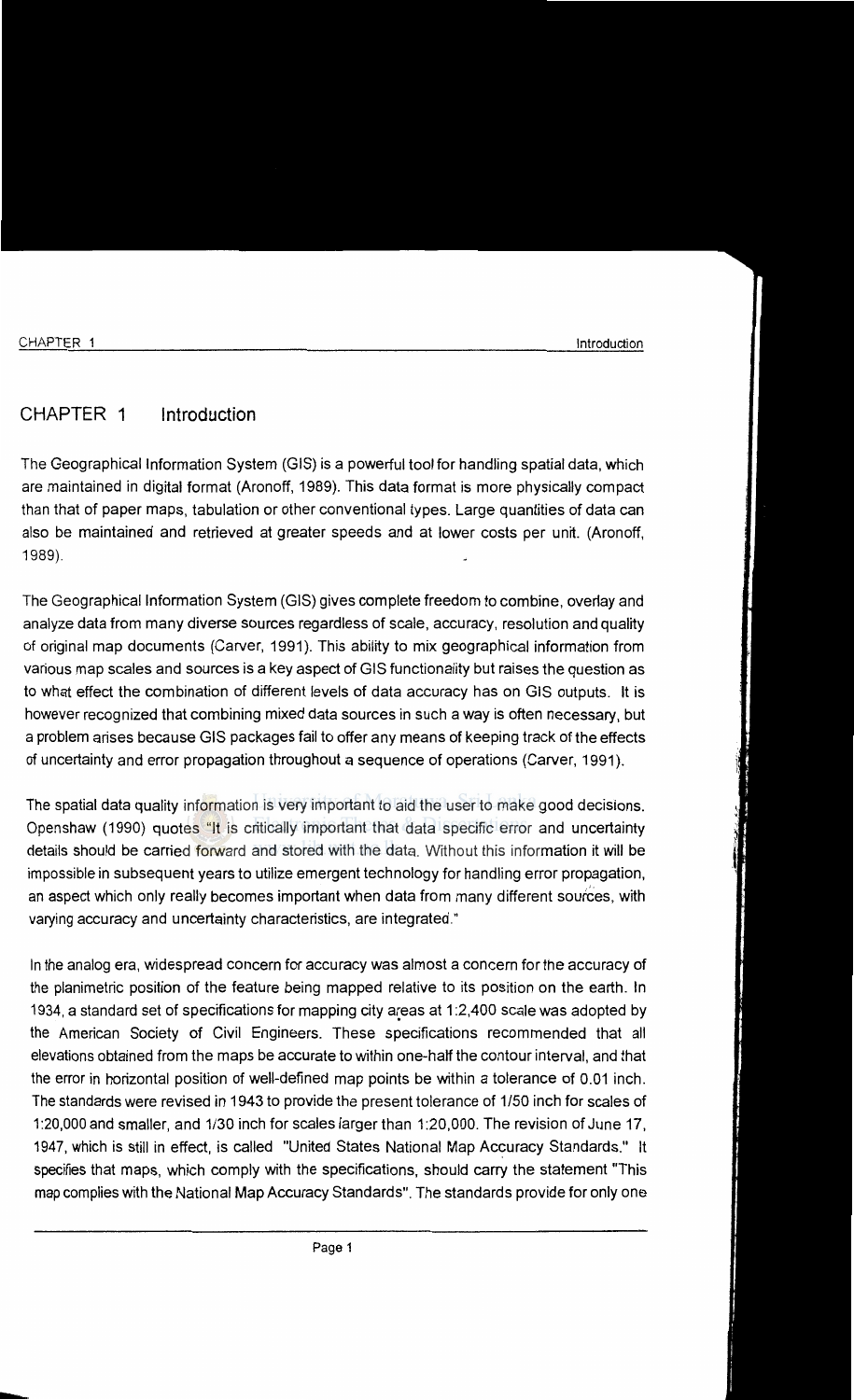class of standard-accuracy maps. The standards also make it clear that each mapping agency is responsible for determining which of its maps should be designed to meet the standards and for labeling those that do.

Today's technology allows the easy creation of many more data sets and visualization through GIS. Errors are introduced at every step in the process of generating and using geographic information, from data collection of the source data to the interpretation of the results of the completed analysis (Aronoff, 1989). Common sources of errors encountered in using a GIS will be explained further in the chapter-2.

The basic problem is classifying or combining the errors introduced in each step. Goodchild ( 1989) classifies the errors into two categories; "cartographic error", or error in positional features such as points, lines, and "thematic error'', or error in the values of the thematic attribute. Chirsman (1987) refers to these two errors as "positional" and "attribute" error, respectively, while Bedard (1987) calls them "locational" and "descriptive" error. Some authors have also distinguished between "categorical " or "qualitative" error for nominal and ordinal data, and "numeric" or "quantitative" error for interval and ratio data (Bedard, 1987).

Next problem is error detection and method of assessing accuracy levels in spatial data. A number of researchers, have done work on the derivation of data quality; Blakemore 1984, Burrough (1986, 1991), Drummond (1989, 1991), Chrisman 1990, Lodwick 1989 to name a few. Despite the amount of research that has been carried out Burrough (1986; pp103) states that "It is remarkable that there have been so few studies on the whole problem of residual variation and how errors arise or are created and propagated in geographical information processing, and what the effects of these errors might be on the results of the studies made". Though, this statement is more than fifteen years old, it still seems a valid one.

The need for data quality information has been recognized by a number of people. Besides individual researchers, sub-committees in many data standard committees have been formed to research and made recommendation on this important issue. Examples are: the National Joint Utilities Group (NJUG) joined with the Ordnance Survey of Great Britain (OSGB) in devising a Quality Control (QC) procedures for digitizing by third party contractors (Newby, 1990); and in 1987 in the United States a National Committee on Digital Cartographic Data Standards, (NCDCDS), submitted a report entitled "A draft Proposed Standard for Digital Cartographic Data" (Moellering, 1987).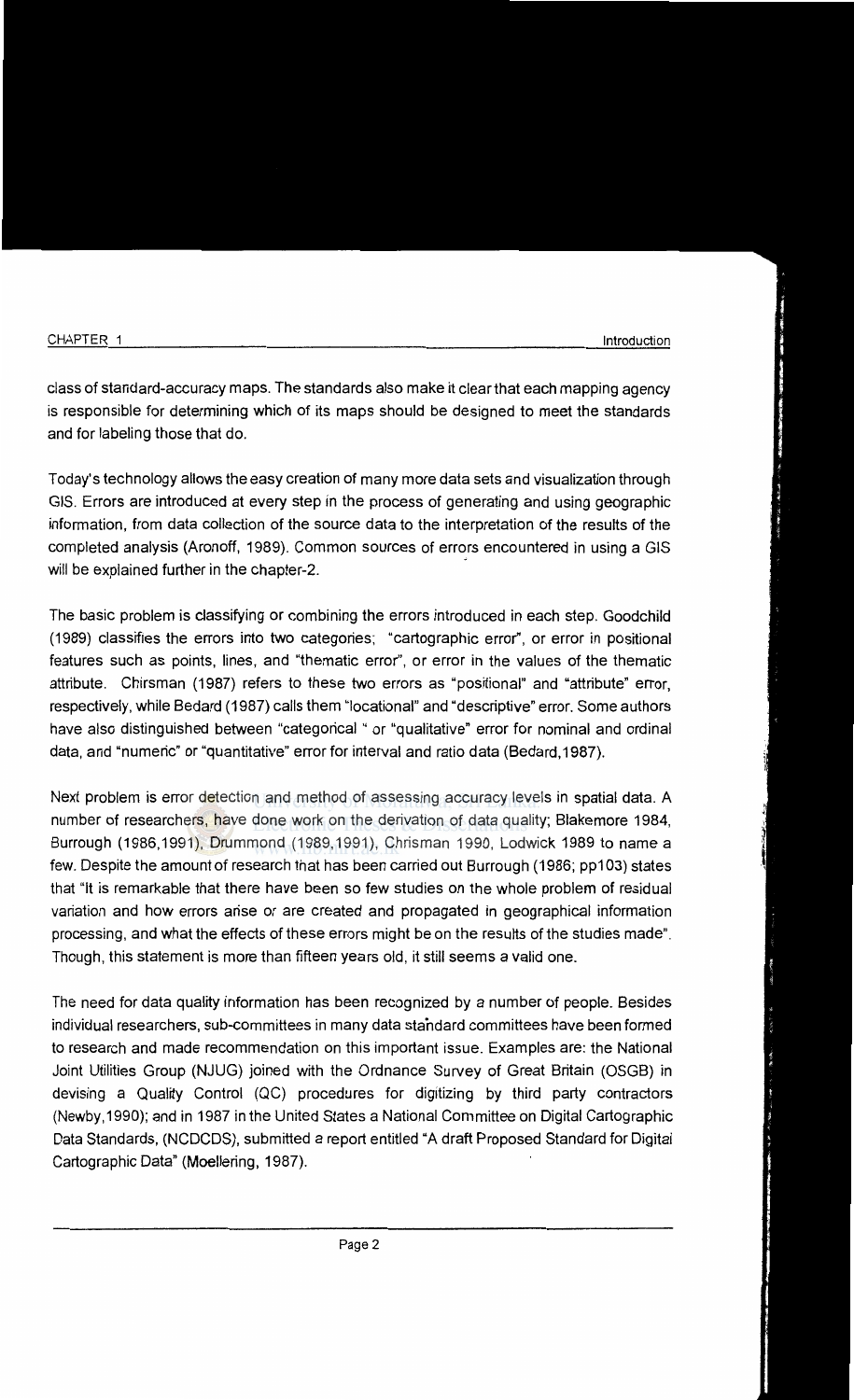One of the four sections of the report submitted by the National Committee on Digital Cartographic Data Standards, (NCDCDS) was devoted to digital cartographic data quality. This represents the first comprehensive statements on spatial data quality in the electronic age. Quoting from the report's statement of spatial data quality;

"The purpose of the Quality report is to provide detailed information for a user to evaluate the fitness of the data for a particular use. This style of standard can be characterized as 'truth in labeling', rather than fixing arbitrary numerical thresholds of quality. These specifications therefore provided no fixed levels of quality because such fixed levels are product dependent. In the places where testing is required, several options for different levels of testing are provided. In this environment the producer provides the quality information about the data and the user makes the decisions of whether to use the data for a specific applications." (Moellering, 1987, p.8).

The National Committee on Digital Cartographic Data Standards identifies five components of data quality; **Positional accuracy, Attribute accuracy, Lineage, Completeness, & Logical consistency.** The meaning of each one of these parameters will be explained further in the chapter-3. The International Cartographic Association (ICA) Commission on Spatial Data Quality, along with other groups, has accepted these five elements as important aspects of the spatial data quality. Since 1987, a modified version of the proposed standard for the exchange of spatial data created by the Moellering committee has been accepted by the National Institute of Standards and Technology as the Federal Information Processing Standard- 173 (NIST, 1994). Further these five elements have been adopted as the aspects of the spatial data quality by, cartographers in South Africa (Clark et al., 1992); in the United Kingdom (Walker, 1991); in Australia; and the Technical Committee 287 of the Center European des Normalization, 1992.

A review of the available literature shows that, there has been some work done on ways and means of tracking data quality and communicating it to the user. Some examples are: procedures to assess positional error (Carpary, 1992; Carver, 1992; and Drummand,J, 1992); procedures to assess attribute error (Greenland,1985; F. Goodchild, 1995); procedures for the analysis of error propagation in GIS overlay and modeling ( Bevington and Robinson 1992, Heuvelink and Burrough, 1993).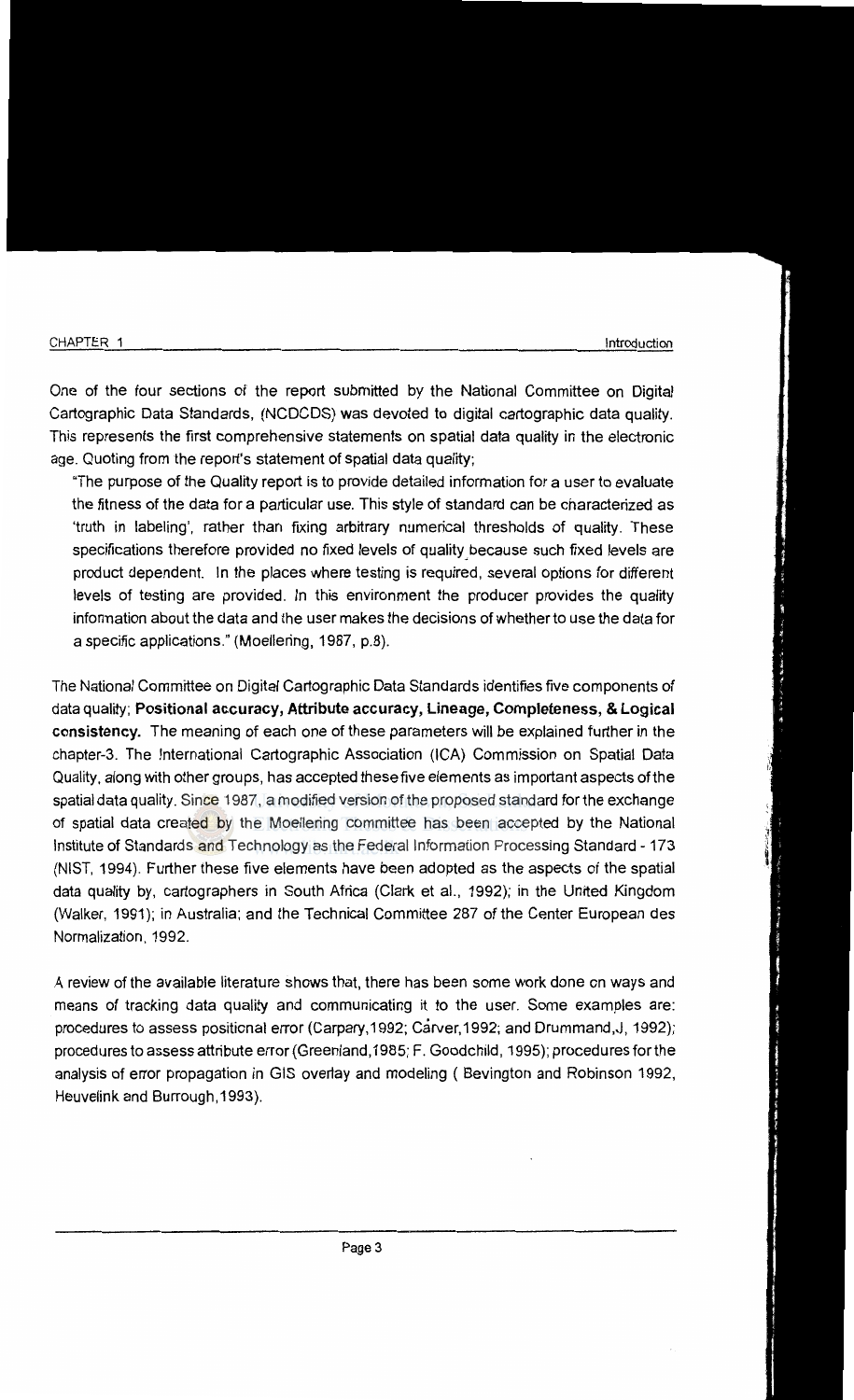#### **1.1 Research Objectives:**

The objectives of this research are as follows:

- $-$  to identify means by which data quality can be determined;
- to identify and/or devise methods by which data quality can be represented;
- to identify cartographic and/or non-cartographic means by which data quality can be communicated in a GIS environment.

### 1.2 **Digital Spatial Datasets Used:**

The digital spatial datasets used for this research were:

- Topographic data (1:10000) of an area in Kegalle District.
- Topographic data (1:50000) of the same area. (see annex-1 for the general location of this area)

#### 1.3 **Research Methodology:**

The research was carried out in the form of four tasks. Each of these tasks as well as the methodology used to accomplish it is given below.

**Task 1:** To review (identify) the various methods available to determine the data quality for a digital datasetsity of Moratuwa, Sri Lanka.

**Electronic Theses & Dissertations** 

#### **Methodology:**

- Discuss the errors in spatial data base,
- Discuss the techniques used in determination of the data quality;

www.lib.mrt.ac.lk

- Establish whether or not these techniques can be used to determine data quality; and
- Choose the most appropriate data quality parameters; taking into consideration the data sets that are being used.
- **Task 2:** For a digital dataset, which was chosen, develop quality assurance procedures.

#### **Methodology:**

- Identify any existing positional quality statements and verify these statements. If these statements do not exist, devise and use a method for determining positional quality;